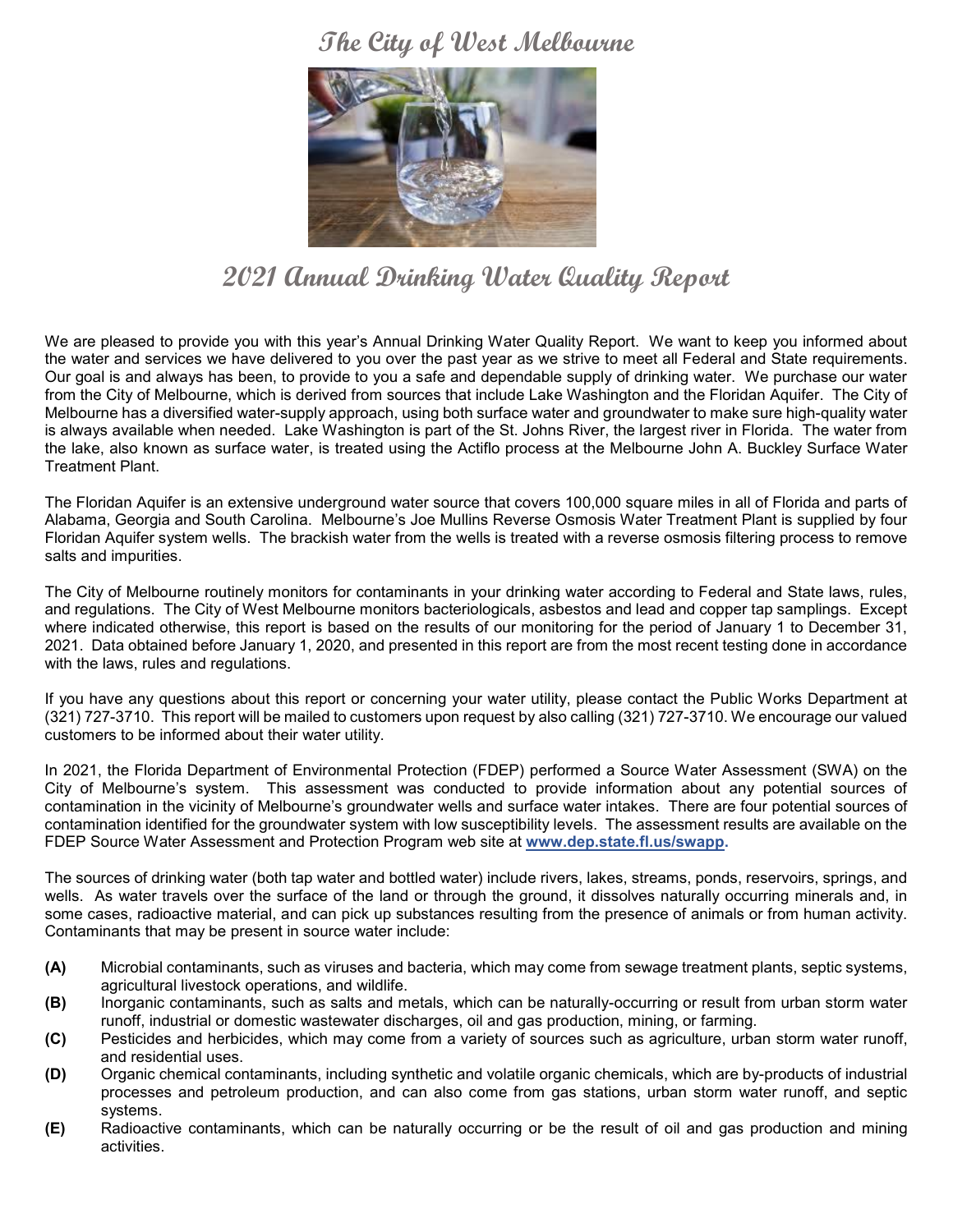In the Water Quality Table you will find many terms and abbreviations with which you might not be familiar. To help you better understand these terms, please refer to the following definitions:

**Maximum Contaminant Level (MCL)**: The highest level of a contaminant that is allowed in drinking water. MCLs are set as close to the MCLGs as feasible using the best available treatment technology.

**Maximum Contaminant Level Goal (MCLG)**: The level of a contaminant in drinking water below which there is no known or expected risk to health. MCLGs allow for a margin of safety.

**Action Level (AL)**: The concentration of a contaminant which, if exceeded, triggers treatment or other requirements that a water system must follow.

**Treatment Technique (TT)**: A required process intended to reduce the level of a contaminant in drinking water.

**Maximum residual disinfectant level (MRDL)**: The highest level of a disinfectant allowed in drinking water. There is convincing evidence that addition of a disinfectant is necessary for control of microbial contaminants.

**Maximum residual disinfectant level goal (MRDLG)**: The level of a drinking water disinfectant below which there is no known or expected risk to health. MRDLGs do not reflect the benefits of the use of disinfectants to control microbial contaminants.

**Parts per million (ppm) or Milligrams per liter (mg/l)**: One part by weight of analyte to 1 million parts by weight of the water sample.

**Parts per billion (ppb) or Micrograms per liter (µg/l)**:One part by weight of analyte to 1 billion parts by weight of the water sample.

**Nephelometric Turbidity Unit (NTU)**: Measure of the clarity of water. Turbidity in excess of 5 NTU is just noticeable to the average person.

**Not Detected (ND)**: Indicates that the substance was not found by laboratory analysis.

**N/A**: Not applicable

In order to ensure that tap water is safe to drink, the EPA prescribes regulations, which limit the amount of certain contaminants in water provided by public water systems. The Food and Drug Administration (FDA) regulations establish limits for contaminants in bottled water, which must provide the same protection for public health.

Drinking water, including bottled water, may reasonably be expected to contain at least small amounts of some contaminants. The presence of contaminants does not necessarily indicate that the water poses a health risk. More information about contaminants and potential health effects can be obtained by calling the Environmental Protection Agency's Safe Drinking Water Hotline at **(1-800-426-4791)**.

Some people may be more vulnerable to contaminants in drinking water than the general population. Immuno-compromised persons such as persons with cancer undergoing chemotherapy, persons who have undergone organ transplants, people with HIV/AIDS or other immune system disorders, some elderly, and infants can be particularly at risk from infections. These people should seek advice about drinking water from their health care providers. EPA/CDC guidelines on appropriate means to lessen the risk of infection by Cryptosporidium and other microbiological contaminants are available from the Safe Drinking Water Hotline **(1-800-426-4791)**.

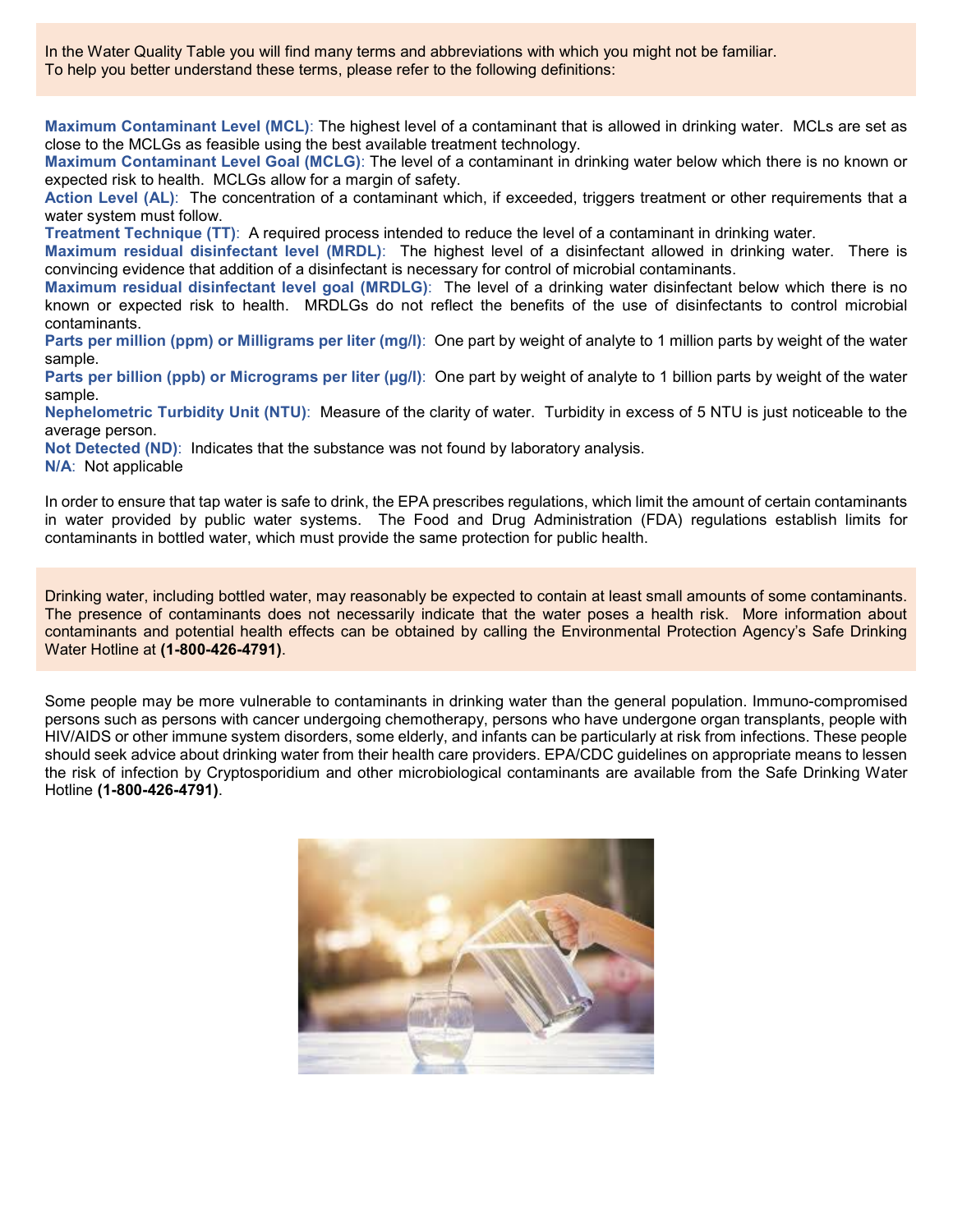### 2021 MELBOURNE WATER QUALITY TEST RESULTS TABLE



(unless noted as *West Melbourne*)

#### **NON-SECONDARY CONTAMINANTS TABLE**

| <b>Contaminant and Unit</b><br>of Measurement                                                                                                                                                                                                           | Dates of<br>sampling<br>(mo./yr.) |  | <b>MCL Violation</b><br>Y/N               |                      | <b>The Highest Single</b><br>Measurement                                    |                                   |                                           | <b>The Lowest Monthly</b><br><b>Percentage of Samples</b><br><b>Meeting Regulatory Limits</b> |                                                                                                                                                                         | <b>MCLG</b> | <b>MCL</b> | <b>Likely Source</b><br>оf<br>Contamination |
|---------------------------------------------------------------------------------------------------------------------------------------------------------------------------------------------------------------------------------------------------------|-----------------------------------|--|-------------------------------------------|----------------------|-----------------------------------------------------------------------------|-----------------------------------|-------------------------------------------|-----------------------------------------------------------------------------------------------|-------------------------------------------------------------------------------------------------------------------------------------------------------------------------|-------------|------------|---------------------------------------------|
| Turbidity (NTU)                                                                                                                                                                                                                                         | $1/21 - 12/21$                    |  | N                                         |                      | 0.47                                                                        |                                   |                                           | 98.9                                                                                          |                                                                                                                                                                         | N/A         | <b>TT</b>  | Soil runoff                                 |
| <b>Inorganic Contaminants</b>                                                                                                                                                                                                                           |                                   |  |                                           |                      |                                                                             |                                   |                                           |                                                                                               |                                                                                                                                                                         |             |            |                                             |
| <b>Contaminant and Unit</b><br>of Measurement                                                                                                                                                                                                           | Dates of Sampling<br>(mo./yr.)    |  | <b>MCL</b><br>Violation<br>Y/N            | Level<br>Detected    | Range of<br>Results                                                         | <b>MCLG</b>                       |                                           | <b>MCL</b>                                                                                    | <b>Likely Source of Contamination</b>                                                                                                                                   |             |            |                                             |
| Barium (ppm)                                                                                                                                                                                                                                            | 5/21                              |  | N                                         | 0.0136               | N/A                                                                         | $\overline{2}$                    |                                           | 2                                                                                             | Discharge of drilling wastes; discharge from<br>metal refineries; erosion of natural deposits                                                                           |             |            |                                             |
| Cyanide (ppb)                                                                                                                                                                                                                                           | 5/21                              |  |                                           | 5.85                 | N/A                                                                         | 200                               |                                           | 200                                                                                           | Discharge from steel/metal factories; discharge<br>from plastic and fertilizer factories                                                                                |             |            |                                             |
| Fluoride (ppm)                                                                                                                                                                                                                                          | 5/21                              |  | N                                         | 0.417                | N/A                                                                         | 4                                 |                                           | 4.0                                                                                           | Erosion of natural deposits; discharge from<br>fertilizer and aluminum factories. Water<br>additive which promotes strong teeth when at<br>the optimum level of 0.7 ppm |             |            |                                             |
| Nickel (ppb)                                                                                                                                                                                                                                            | 5/21                              |  | N                                         | 1.50                 | N/A                                                                         | N/A                               |                                           | 100                                                                                           | Pollution from mining and refining operations.<br>Natural occurrence in soil                                                                                            |             |            |                                             |
| Nitrate (as Nitrogen)<br>(ppm)                                                                                                                                                                                                                          | 5/21                              |  | N                                         | 0.229                | N/A                                                                         | 10                                |                                           | 10                                                                                            | Runoff from fertilizer use; leaching from septic<br>tanks, sewage; erosion of natural deposits                                                                          |             |            |                                             |
| Sodium (ppm)                                                                                                                                                                                                                                            | 5/21                              |  | N                                         | 74.7                 | N/A                                                                         | N/A                               |                                           | 160                                                                                           | Salt water intrusion, leaching from soil                                                                                                                                |             |            |                                             |
| <b>STAGE 1 DISINFECTANTS &amp; DISINFECTION BY-PRODUCTS</b>                                                                                                                                                                                             |                                   |  |                                           |                      |                                                                             |                                   |                                           |                                                                                               |                                                                                                                                                                         |             |            |                                             |
| Disinfectant or<br><b>Contaminant and Unit</b><br>of Measurement                                                                                                                                                                                        | Dates of Sampling<br>(mo./yr.)    |  | MCL or<br><b>MRDL</b><br>Violation<br>Y/N | Level<br>Detected    | Range of<br><b>Results</b>                                                  | <b>MCLG</b><br>or<br><b>MRDLG</b> |                                           | MCL or<br><b>MRDL</b>                                                                         | <b>Likely Source of Contamination</b>                                                                                                                                   |             |            |                                             |
| Chloramines (ppm)                                                                                                                                                                                                                                       | $1/21 - 12/21$                    |  | N                                         | 3.6                  | $ND - 8.4$                                                                  | <b>MRDLG</b><br>$= 4$             |                                           | $MRDL =$<br>4.0                                                                               | Water additive used to control microbes                                                                                                                                 |             |            |                                             |
| For chloramines, the level detected is the highest running annual (RAAL) computed quarterly of monthly averages of all samples collected. The range of results<br>is the range of results of all the individual samples collected during the past year. |                                   |  |                                           |                      |                                                                             |                                   |                                           |                                                                                               |                                                                                                                                                                         |             |            |                                             |
| <b>Contaminant and Unit</b><br>of Measurement                                                                                                                                                                                                           | Dates of Sampling<br>(mo./yr.)    |  | <b>TT</b><br>Violation<br>Y/N             |                      | <b>Lowest Running Annual</b><br>Average of Monthly<br><b>Removal Ratios</b> |                                   | Range of Monthly<br><b>Removal Ratios</b> |                                                                                               | <b>MCLG</b>                                                                                                                                                             | <b>MCL</b>  |            | Likely Source of<br>Contamination           |
| Total organic carbon                                                                                                                                                                                                                                    | $1/21 - 12/21$                    |  | N                                         |                      | 2.06                                                                        |                                   | $2.09 - 2.41$                             |                                                                                               | N/A                                                                                                                                                                     | <b>TT</b>   |            | Naturally present in the<br>environment     |
|                                                                                                                                                                                                                                                         |                                   |  |                                           |                      |                                                                             |                                   |                                           |                                                                                               |                                                                                                                                                                         |             |            |                                             |
| <b>STAGE 2 DISINFECTANTS &amp; DISINFECTION BY-PRODUCTS - West Melbourne</b>                                                                                                                                                                            |                                   |  |                                           |                      |                                                                             |                                   |                                           |                                                                                               |                                                                                                                                                                         |             |            |                                             |
| <b>Contaminant and Unit</b><br>of Measurement                                                                                                                                                                                                           | Dates of Sampling<br>(mo./yr.)    |  | <b>MCL Violation</b><br>Y/N               | Level<br>Detected ** | Range of Results                                                            |                                   | <b>MCLG</b>                               | <b>MCL</b>                                                                                    | <b>Likely Source of Contamination</b>                                                                                                                                   |             |            |                                             |
| <b>Haloacetic Acids</b><br>(five) (HAA5) (ppb)                                                                                                                                                                                                          | $1/21 - 12/21$                    |  | N                                         | 55.0250              | $4.1200 - 86.3000$                                                          |                                   | N/A                                       | 60                                                                                            | By-product of drinking water disinfection                                                                                                                               |             |            |                                             |
| <b>TTHMs</b> (Total<br>trihalomethanes)<br>(ppb)                                                                                                                                                                                                        | $1/21 - 12/21$                    |  | N                                         | 18.7750              | $6.7900 - 27.3000$                                                          |                                   | N/A                                       | 80                                                                                            | By-product of drinking water disinfection                                                                                                                               |             |            |                                             |
| ** Level detected value is the highest Locational Running Annual Average (LRAA) value reported for a single site during the year, and the range of results<br>includes the lowest and highest values for multiple sites.                                |                                   |  |                                           |                      |                                                                             |                                   |                                           |                                                                                               |                                                                                                                                                                         |             |            |                                             |